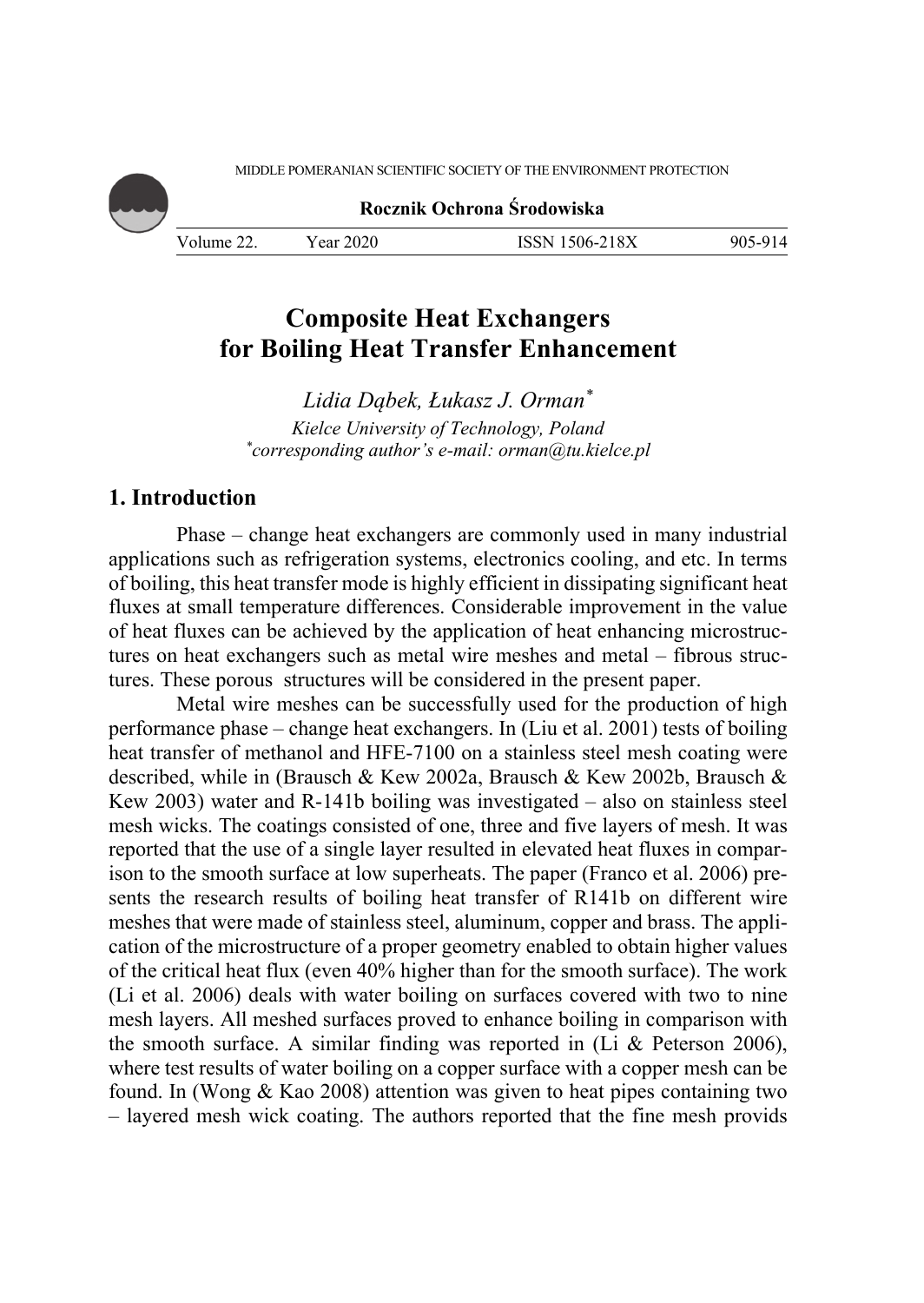more nucleation sites. Also in (Liou et al. 2010) investigations were focused on multi-layer copper meshes sintered to the heat pipe surface with water as the working fluid. The paper (Diao et al. 2014) contains test results of evaporation/boiling on copper mesh of height 0.6-1.0 mm under different pressures. The highest enhancement of heat transfer with the application of the mesh reached about 32%.

Equally advantageous might be the use of porous metal – fibrous coatings. They are produced from metal fibers sintered to surfaces in the reduction atmosphere. In the monograph (Poniewski 2001) extensive test results for water, ethanol and R-113 on surfaces covered with copper fibrous microstructures of fiber diameter 50  $\mu$ m and length 3 mm were provided. It was stated that the parameters of the porous layer significantly impact heat transfer performance. Other works (Wójcik 2004, Wójcik 2005, Wójcik 2009) focused on experimental investigations of water boiling on a tube covered with a copper – fibrous layer of 40% porosity. A significant enhancement was recorded for the porous microstructures. In (Kalawa et al. 2017) research results of pool boiling of distilled water on heater surfaces covered with coatings produced with stainless steel fibers were given. It was stated that the coating enhanced heat transfer in relation to the smooth surface (heat flux for the superheat of 10K was ca. 3.5 higher than for the smooth surface).

Currently, phase – change processes attract much scientific interest (Pavlenko & Koshlak 2019) including the thermal properties of porous media (Koshlak & Pavlenko 2019). In terms of heat transfer enhancement, literature provides much data on heat exchangers produced from the same material as presented in the above sections. The current paper experimentally analyses and compares composite elements made of two types of microstructures. The first ones consist of the copper base and the single bronze meshes of different aperture (distance between the wires). The second one is made of the copper base with the bronze meshes, on which copper fibers have been sintered. The aim of the paper is the determination of the thermal performance of such composite phase – change heat exchangers.

#### **2. Material and method**

The tests have been conducted on samples made of the copper base (a disk of 3 cm diameter), on which porous structures have been applied. The layers consist of a single mesh (Fig. 1) made of bronze.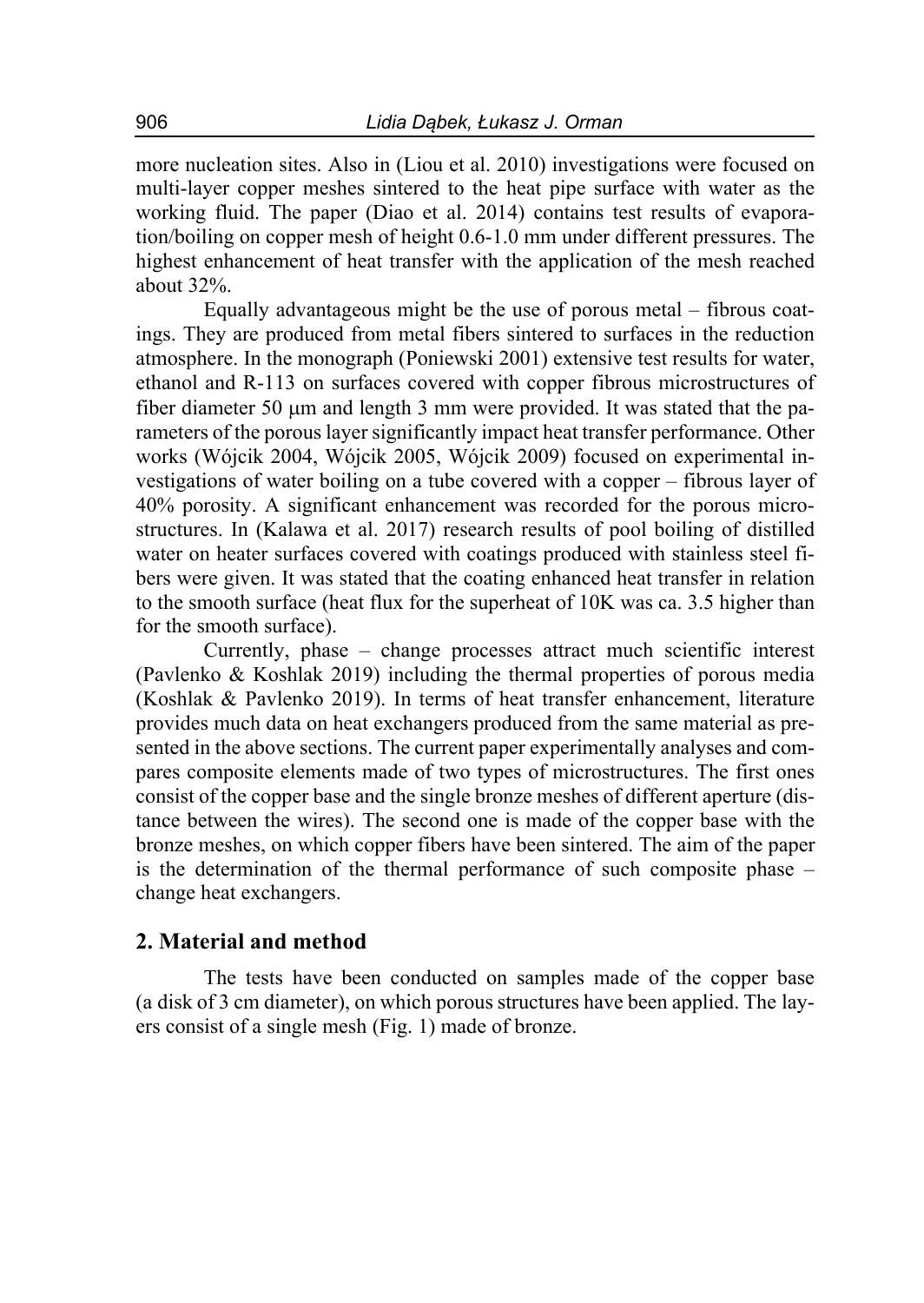

**Fig. 1.** 3-D image of the example mesh

Two kinds of meshes have been used – both have the wire diameter of 0.20 mm, while their aperture (distance between the wires) amounted to 0.40 and 0.63 mm. The bronze mesh surfaces have been reinforced with fine copper fibers. The diameter of the wires was 50  $\mu$ m, while their length ca. 1 mm. Thus, samples of the copper base with bronze meshes of 0.40 and 0.63 mm with sintered copper fibers on top have been developed and investigated. All the specimens were sintered in the reduction atmosphere of hydrogen and nitrogen. During this process durable bonds are developed between joined elements.

The tests of boiling heat transfer have been performed on the experimental stand, whose main element has been presented in Figure 2.



**Fig. 2.** Main unit of the experimental set-up: 1, 2 – thermocouples under the sample, 3, 4, 5 – thermocouples in the axis of the heating block, 6 – electric cartridge heater,  $7$  – copper block,  $8$  – sample with the mesh

 The produced specimens in the form of copper discs, on which microstructural coatings have been sintered, were soldered to the copper heating block. An electric resistance heater was located in it to produce heat, which was later conducted to the samples (the block was insulated from the surroundings with high temperature insulation). The power of the heater was increased during the measurements using the autotransformer with given steps to provide a few data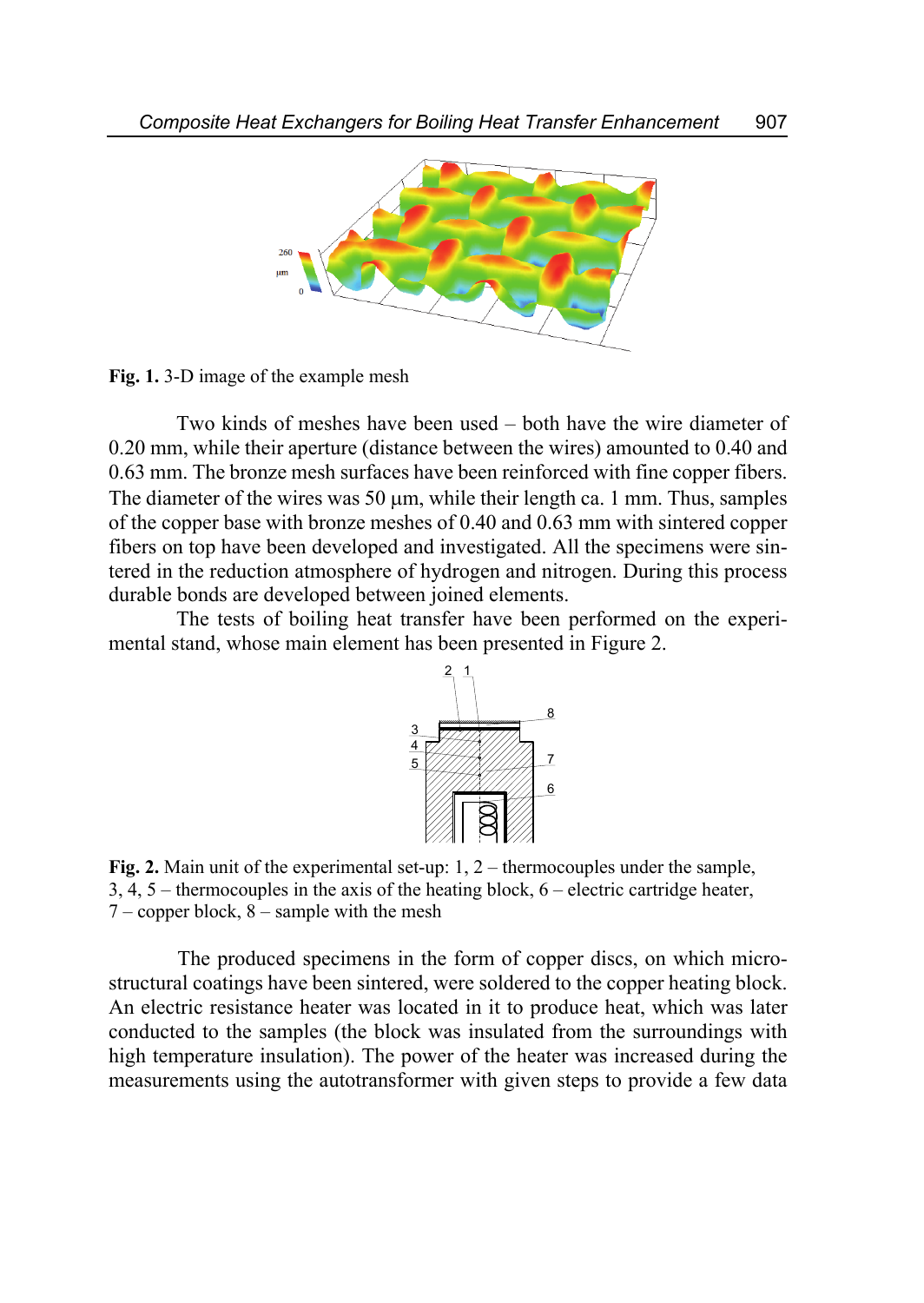points which enabled to draw the boiling curves (which are a visual representation of the thermal performance of each sample).

The boiling curve is a dependence of heat flux vs. superheat (defined as the difference between the surface and saturation temperature of the liquid). The heat flux transferred to the samples was calculated using temperature readings recorded in the axis of the copper heating block (Fig. 2) with the Fourier's law of heat conduction. The temperatures under the sample were also recorded. As a result, the boiling curves could have been drawn. Boiling occurred in the thermally – resistant glass vessel located above the sample on the teflon plate. The generated vapour underwent condensation in the condenser located above it and was returned to the vessel gravitationally so that the liquid level above the sample was kept constant. The liquid temperature in the vessel was measured with a thermocouple. In the tests all thermocouples were of K type.

### **3. Results and discussion**

The experimental analysis has been focused on determining the thermal performance of the designed samples in the nucleate boiling mode of heat transfer. Figure 3 presents the dependence of heat flux vs. superheat for the smooth copper surface and the copper samples with bronze meshes of different aperture of 0.40 mm and 0.63 mm. The meshes had the same wire diameter of 0.20 mm (thus, the same height).



**Fig. 3.** Boiling curves for distilled water; 1 – smooth copper surface, 2 – bronze mesh of 0.63 mm aperture on the copper base, 3 – bronze mesh of 0.40 mm aperture on the copper base

As can be seen the application of the bronze meshes sintered to the copper base significantly improved heat transfer, leading to elevated heat flux values in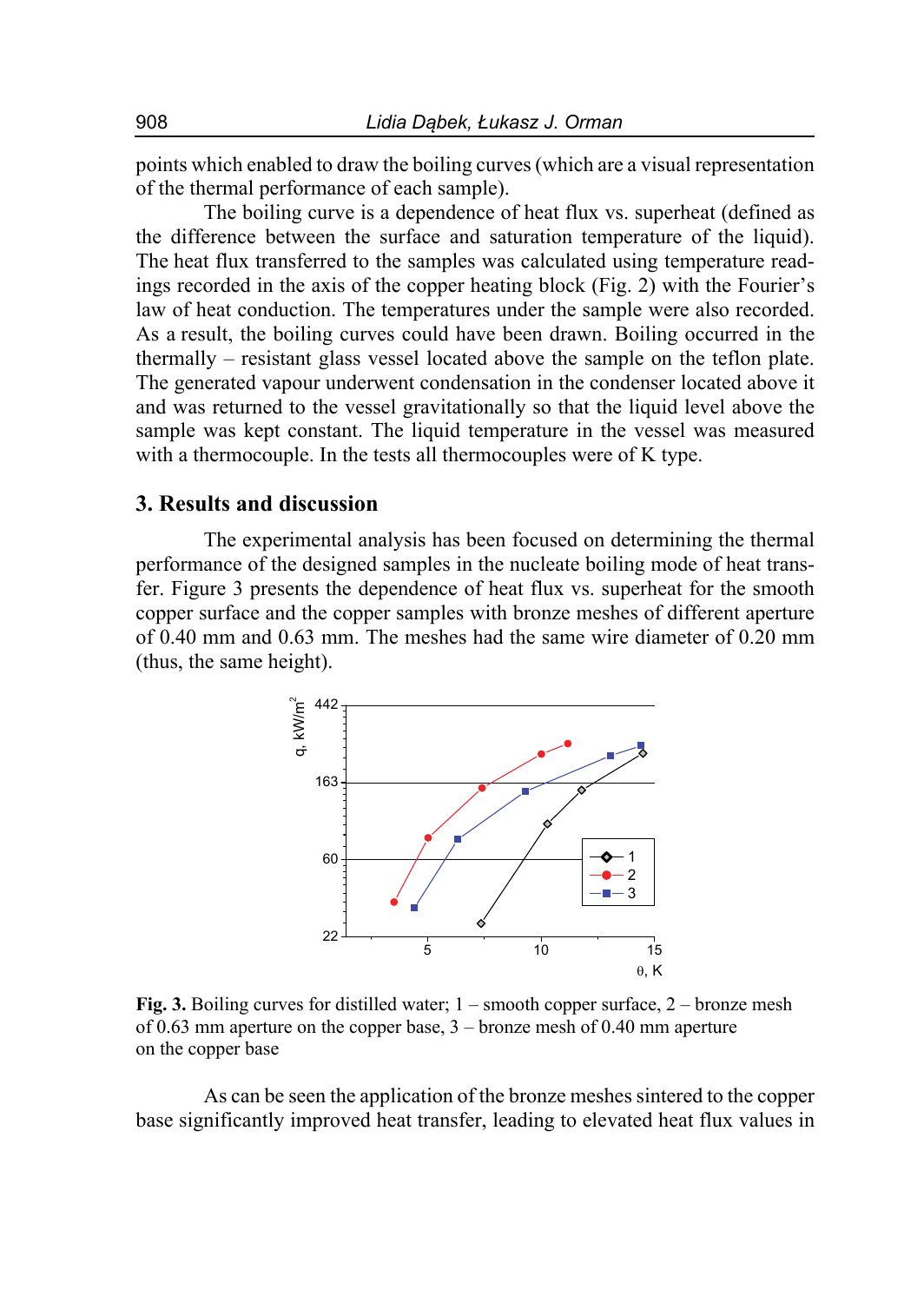comparison to the smooth surface test results. For the same superheat, the heat flux can be much higher than for the surface without any coating. The coarser mesh of larger distance between the wires (aperture of 0.63 mm) proved to be more effective in dissipating heat than the finer mesh of 0.40 mm aperture. It might be related to better removal of the vapour phase. The finer mesh probably hampers vapour and liquid flow in the area of high heat fluxes and the data points come close to the ones obtained for the smooth surface.



**Fig. 4.** Boiling curves for distilled water (a) and ethyl alcohol (b); 1 – smooth copper surface,  $2$  – bronze mesh of 0.40 mm aperture on the copper base,  $3$  – bronze mesh of 0.40 mm aperture on the copper base with copper fibers on top

Further enhancement of heat flux might be possible if additional passive techniques are used for the production of the heat exchangers. The porous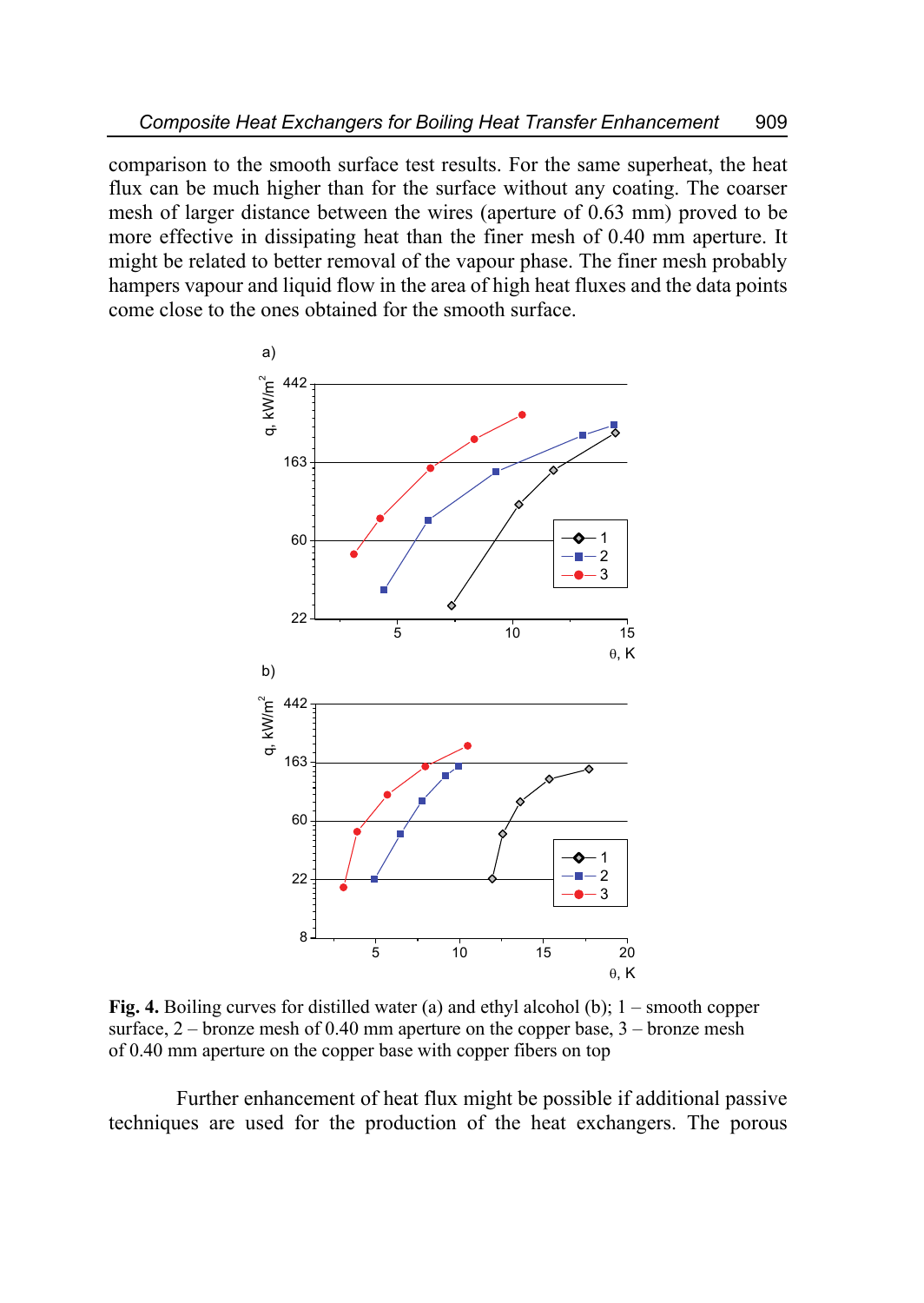microstructures consisting of the bronze meshes, on which fine copper fibers of 50 µm diameter were applied. A combination of the bronze mesh and copper metal – fibrous structure have proved to be even more efficient as indicated in Figures 4a and 4b for distilled water and ethyl alcohol, respectively.

As indicated in the above figures, the combined effect of the mesh and the fibers provided the most advantageous heat transfer conditions. The heat flux values for both boiling liquids are highest if copper fibers are sintered onto the bronze mesh of 0.40 mm aperture. The same phenomenon can be observed for the mesh of larger aperture as presented in Figures 5a and 5b.



**Fig. 5.** Boiling curves for distilled water (a) and ethyl alcohol (b); 1 – smooth copper surface,  $2$  – bronze mesh of 0.63 mm aperture on the copper base,  $3$  – bronze mesh of 0.63 mm aperture on the copper base with copper fibers on top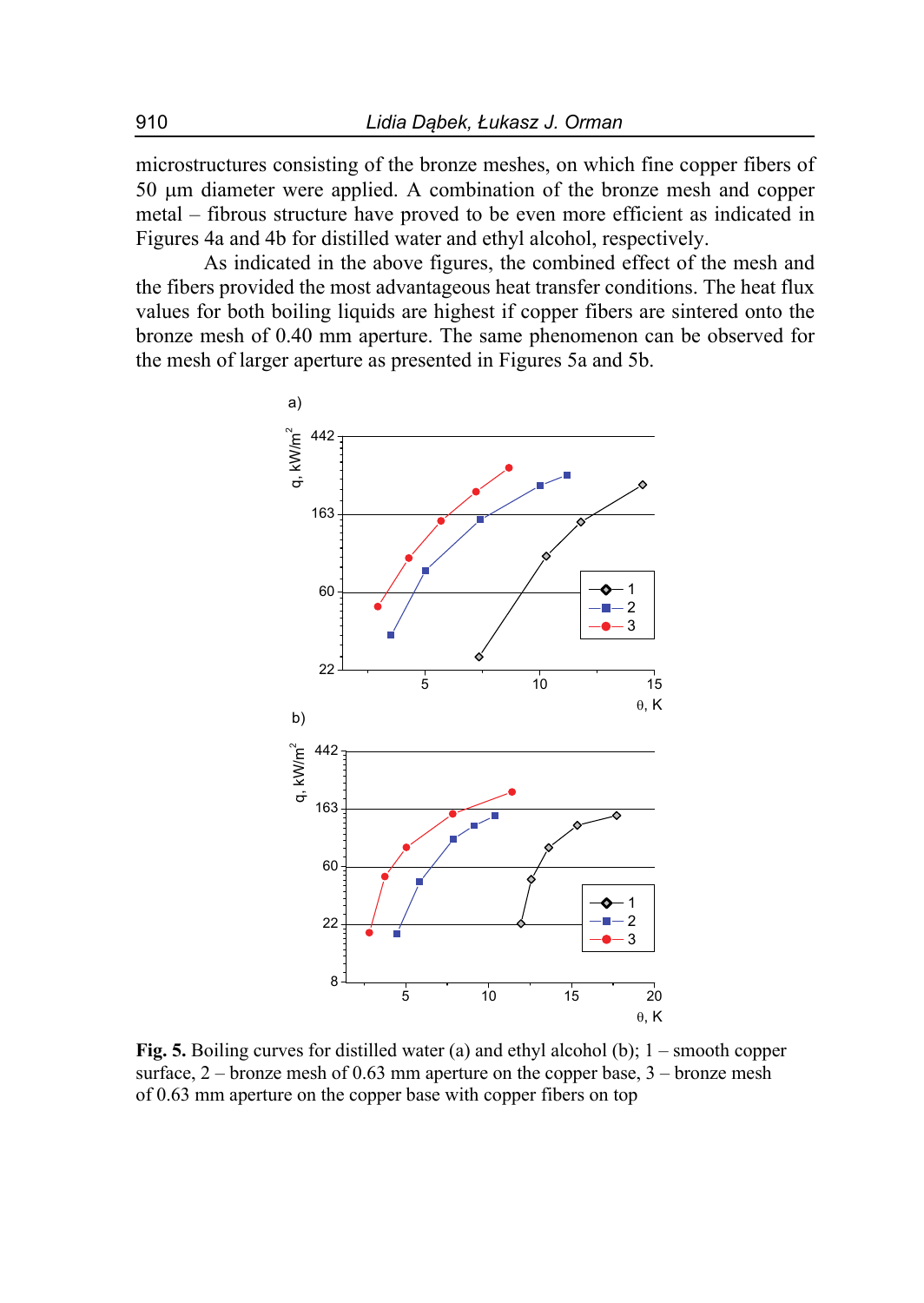The application of porous coatings might considerably increase heat flux transferred from the phase – change heat exchangers. It might be related to the combination of two effects. The first one is linked with the higher density of active nucleation sites (locations were vapour bubbles are grown) on the surface. Additional porous coverings increase the number of such sites and, thus, enhance heat transfer. The other factor might be the extension of the heat exchanger area due to the larger surfaces in the form of meshes and fibers covering the heaters. The nature of this phenomenon might be more visible if the enhancement factor is considered as the function of the superheat. It has been presented in Figure 6 (based on the heat flux data from Fig. 4a) as the enhancement ratio (ER). It is defined as the ratio of the heat flux transferred from the meshed surface of aperture 0.40 mm to the heat flux from the smooth surface (1), the ratio of the heat flux transferred from the surface with the mesh of aperture 0.40 mm and the fibers to the heat flux from the smooth surface (2) and the ratio of the heat flux transferred from the surface with the mesh and the fibers to the heat flux from the surface with the mesh only  $(3)$ .



**Fig. 6**. Enhancement radio (ER) for distilled water – explanation of (1), (2), (3) in the text

The enhancement of heat transfer caused by the application of the porous microstructures resulted in heat fluxes over seven times higher – in the case of the bronze mesh layer covered with copper fibers. This effect diminishes as the superheat rises. It might be related to the fact that more nucleation sites become active on the smooth reference surface while the number of active nucleation sites on the microstructural surfaces is constant. Moreover, is it worth noting that the sample with both mesh and fibers performed much better than the specimen with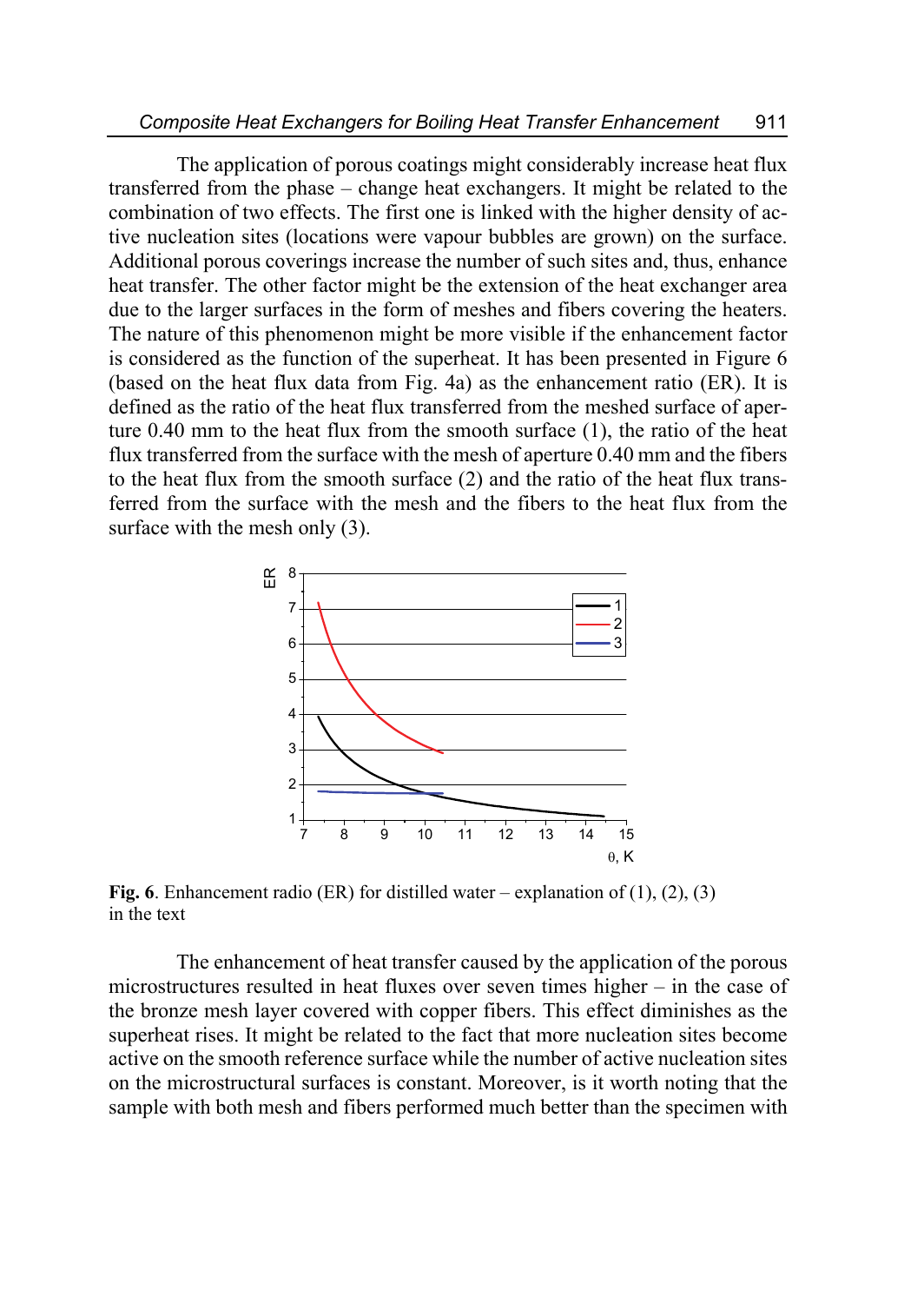the mesh only. The ratio of the heat flux transferred from the sample with the mesh and the fibers to the heat flux values of the meshed sample is almost constant (curve no 3 on Figure 6) and equals ca. 1.75. Thus, the additional effect of sintering the fibers, which extend the heat transfer area, is very advantageous. It slightly diminishes with increased superheat. This could be caused by more vapour being generated as temperature rises, which hampers the vapour and liquid flow within the produced porous layer.

### **4. Conclusions**

The application of the investigated composite phase – change heat exchangers significantly enhanced heat transfer in comparison to the smooth surface without any coating. Particularly promising is the combined use of the mesh and the porous layer consisting of fine fibers. Sintering the components of the microstructures to each other and to the copper base reduces the thermal resistance and provides the development of the durable bonds between the jointed elements. It is especially important if the heat exchangers are located in vehicles or machines, which are subject to vibrations. The thermal performance of the tested heat exchangers with the porous layers is highest for small superheats and diminishes with rising heat flux. This phenomenon is also known for other microstructural coatings and should be considered during the design stage of new heat exchangers. Future works in this area need to cover high performance boiling agents such as nanofluids.

*The project is supported by the program of the Minister of Science and Higher Education under the name: "Regional Initiative of Excellence" in 2019-2022 project number 025 / RID / 2018/19 financing amount PLN 12,000,000.* 

### **References**

- Brausch, A. & Kew, P.A. (2002). Examination and visualisation of heat transfer processes during evaporation in capillary porous structures. *Applied Thermal Engineering*, *22*, 815-824.
- Brausch, A. & Kew, P.A. (2002). The effect of surface condition on boiling heat transfer from mesh wicks. *Proc. of 12th Int. Heat Transfer Conf., Grenoble, France*, *3*.
- Brausch, A. & Kew, P.A. (2003). Heat transfer mechanisms during the nucleate boiling process from woven mesh screen structures: identification of enhancing and limiting effects. *Proc. of 5th Int. Conf. Boiling Heat Transfer, Montego Bay, Jamaica*.
- Diao, Y.H., Liu, Y., Zhao, Y.H., Wang, S. (2014). Evaporation/boiling heat transfer performance in a sintered copper mesh structure. *J. of Heat Transfer*, *136*, 1502-1502.
- Franco, A., Latrofa, E.M., Yagov V.V. (2006). Heat transfer enhancement in pool boiling of a refrigerant fluid with wire nets structures. *Exp. Thermal and Fluid Science*, *30*, 263-275.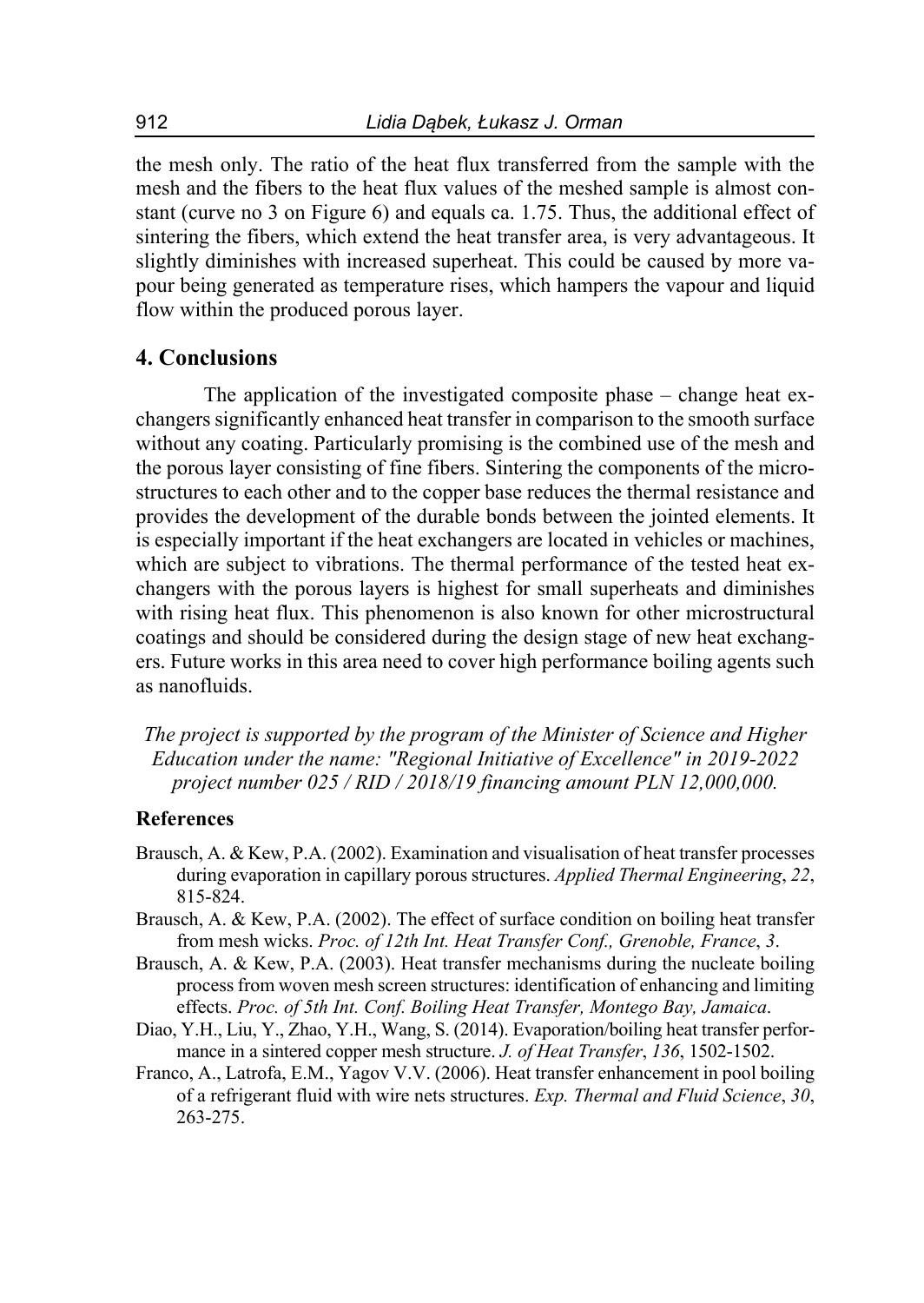- Kalawa, W., Wójcik, T.M., Piasecka, M. (2016). Heat transfer research on enhanced heating surfaces in pool boiling. *Proc. of Int. Conf. Exp. Fluid Mechanics 2016, Mariánskè Lázně, Czech Republic, EPJ Web of Conferences*, *143*, 02048.
- Koshlak, H. & Pavlenko A. (2019). Method of formation of thermophysical properties of porous materials. *Rocznik Ochrona Środowisk*a, *21*, 1253-1262.
- Li, C., Peterson, G.P., Wang, Y. (2006). Evaporation/boiling in thin capillary wicks  $(I)$  wick thickness effects. *J. of Heat Transfer*, *128*, 1312-1319.
- Li, C. & Peterson, G.P. (2006). Evaporation/boiling in thin capillary wicks (II) effects of volumetric porosity and mesh size. *J. of Heat Transfer*, *128*, 1320-1328.
- Liou, J.-H., Chang, C.-W., Chao, C., Wong, S.-C. (2010). Visualization and thermal resistance measurement for the sintered mesh-wick evaporator in operating flat-plate heat pipes. *Int. J. of Heat and Mass Transfer*, *53*, 1498-1506.
- Liu, J.W., Lee, D.J., Su, A. (2001). Boiling of methanol and HFE-7100 on heated surface covered with a layer of mesh. *Int. J. of Heat and Mass Transfer*, *44*, 241-246.
- Pavlenko, A., & Koshlak, H. (2019). Heat and mass transfer during phase transitions in liquid mixtures. *Rocznik Ochrona Środowiska*, *21*, 234-249.
- Poniewski, M.E. (2001). *Wrzenie pęcherzykowe na rozwiniętych mikropowierzchniach*, Kielce, Wydawnictwo Politechniki Świętokrzyskiej.
- Wong, S.-C. & Kao, Y.-H. (2008). Visualization and performance measurement of operating mesh-wicked heat pipes. *Int. J. of Heat and Mass Transfer*, *51*, 4249-4259.
- Wójcik, T.M. (2004). Boiling on cylindrical surfaces with thick-layered porous covering. *Proc. of X Int. Symp. Heat Transfer and Renewable Sources of Energy, Szczecin – Miedzyzdroje, Poland*, 653-660.
- Wójcik, T.M. (2005). Pool boiling heat transfer on horizontal tubes with metal, fibrous porous coverings. *Proc. of 4th Int. Conf. on Transport Phenomena in Multiphase Systems HEAT2005, Gdansk, Poland*, 535-542.
- Wójcik, T.M. (2009). Experimental investigations of boiling heat transfer hysteresis on sintered, metal – fibrous, porous structures. *Exp. Thermal and Fluid Science*, *33*, 397-404.

#### **Abstract**

The paper deals with the development of high-performance composite heat exchangers made of different metals. The samples made of meshes and fine fibers have been sintered to the copper base in the reduction atmosphere to prevent oxidation. The test of boiling heat transfer performance have been carried out under ambient pressure with distilled water and ethyl alcohol as working agents. The obtained data indicates significant enhancement of heat flux of such composite heat exchangers in comparison to the smooth surface without any coating. The maximum heat flux for the microstructure covered heater has been several times higher than for the smooth surface. The enhancement has been observed to decrease as the temperature difference become higher.

#### **Keywords:**

composite heat exchanger, enhancement, porous layers